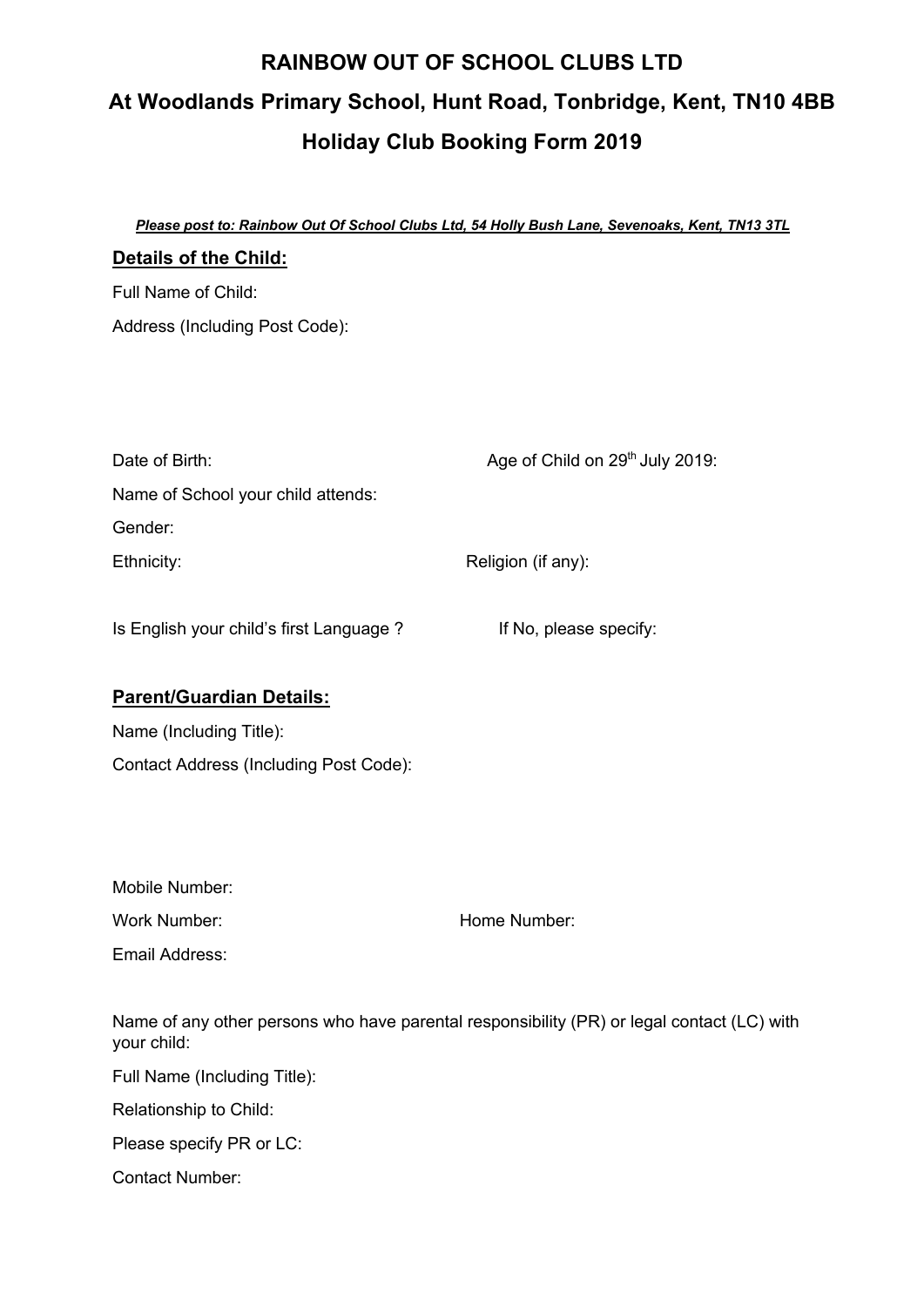Full Name (Including Title): Relationship to Child: Please specify PR or LC: Contact Number:

| <b>Emergency Names and Telephones Numbers in Addition to the above:</b> |              |
|-------------------------------------------------------------------------|--------------|
| Full Name (Including Title):                                            |              |
| Relationship to Child:                                                  |              |
| Mobile Number:                                                          |              |
| Home Number:                                                            | Work Number: |
| Is this person authorised to collect your child? Yes: $\Box$            | No:          |
| Full Name (Including Title):                                            |              |
| Relationship to Child:                                                  |              |
| Mobile Number:                                                          |              |
| Home Number                                                             |              |
| <b>Work Number:</b>                                                     |              |
| Is this person authorised to collect your child? Yes:                   | No:          |
| Doctor's Name:                                                          |              |

Doctor's Address (Including Post Code):

Doctor's Telephone Number: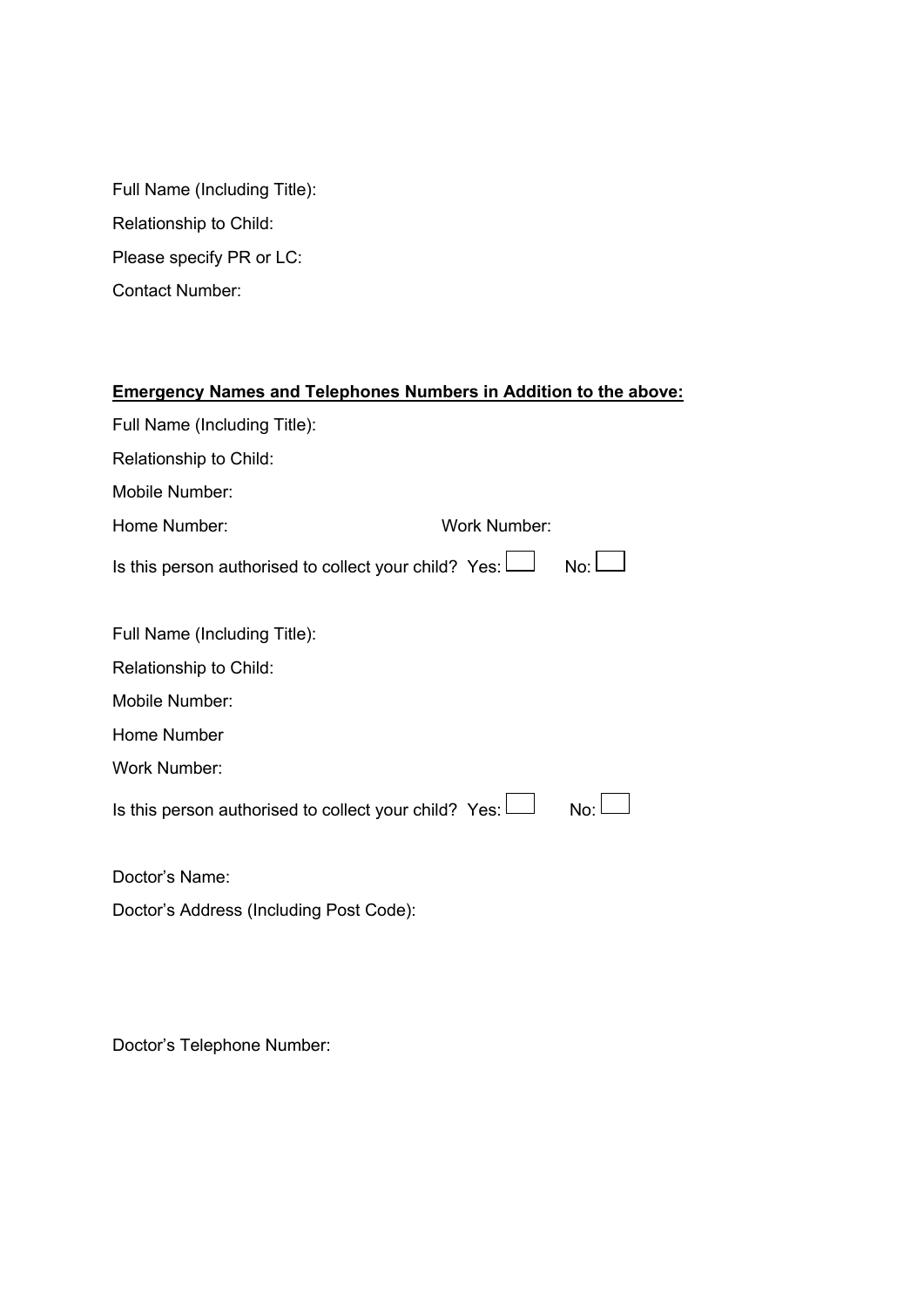## **Additional Information:**

Please inform us of the following information about your child.

Other agencies who are involved with your child (e.g. Family Liaison Officer or Social Services)

Details of any additional requirements including health issues, any medications being taken and whether emergency medical treatment could be required:

Details of any special dietary requirements, allergies and significant food and drink preferences:

Details of any additional requirements, including special educational needs and/or physical disabilities, any significant behavioural issues or any other information you wish to share:

## **Booking Details:**

Dates: (tick all that apply):

| Week 1: $29^{th}$ July - $2^{nd}$ August 2019                |  |
|--------------------------------------------------------------|--|
| Week 2: $5^{\text{th}}$ August – $9^{\text{th}}$ August 2019 |  |

Week 3:  $12^{th}$  August -16<sup>th</sup> August 2019

### **Times & Prices Per Day (tick all that apply):**

(Please specify if you require specific dates only)

| <b>Price</b> | <b>TIMES</b>               | <b>WEEK1</b>    | <b>TICK</b><br>Week 1 | <b>WEEK2</b>      | <b>Tick</b><br>Week 2 | WEEK <sub>3</sub> | <b>Tick</b><br>Week 3 |
|--------------|----------------------------|-----------------|-----------------------|-------------------|-----------------------|-------------------|-----------------------|
| £4.50        | <b>BREAKAST CLUB</b>       | $7:30am - 9 am$ |                       | $7.30$ am $-9$ am |                       | 7:30am – 9am      |                       |
| £17.50       | <b>DAY CLUB</b>            | $9am - 3pm$     |                       | $9am - 3pm$       |                       | $9am - 3pm$       |                       |
| £5.00        | <b>LATE AFTERNOON CLUB</b> | $3pm - 5pm$     |                       | $3pm - 5pm$       |                       | $3pm-5pm$         |                       |
| £2.50        | <b>LATE PICK UP</b>        | $5pm - 6pm$     |                       | $5$ pm $-6$ pm    |                       | $5pm - 6pm$       |                       |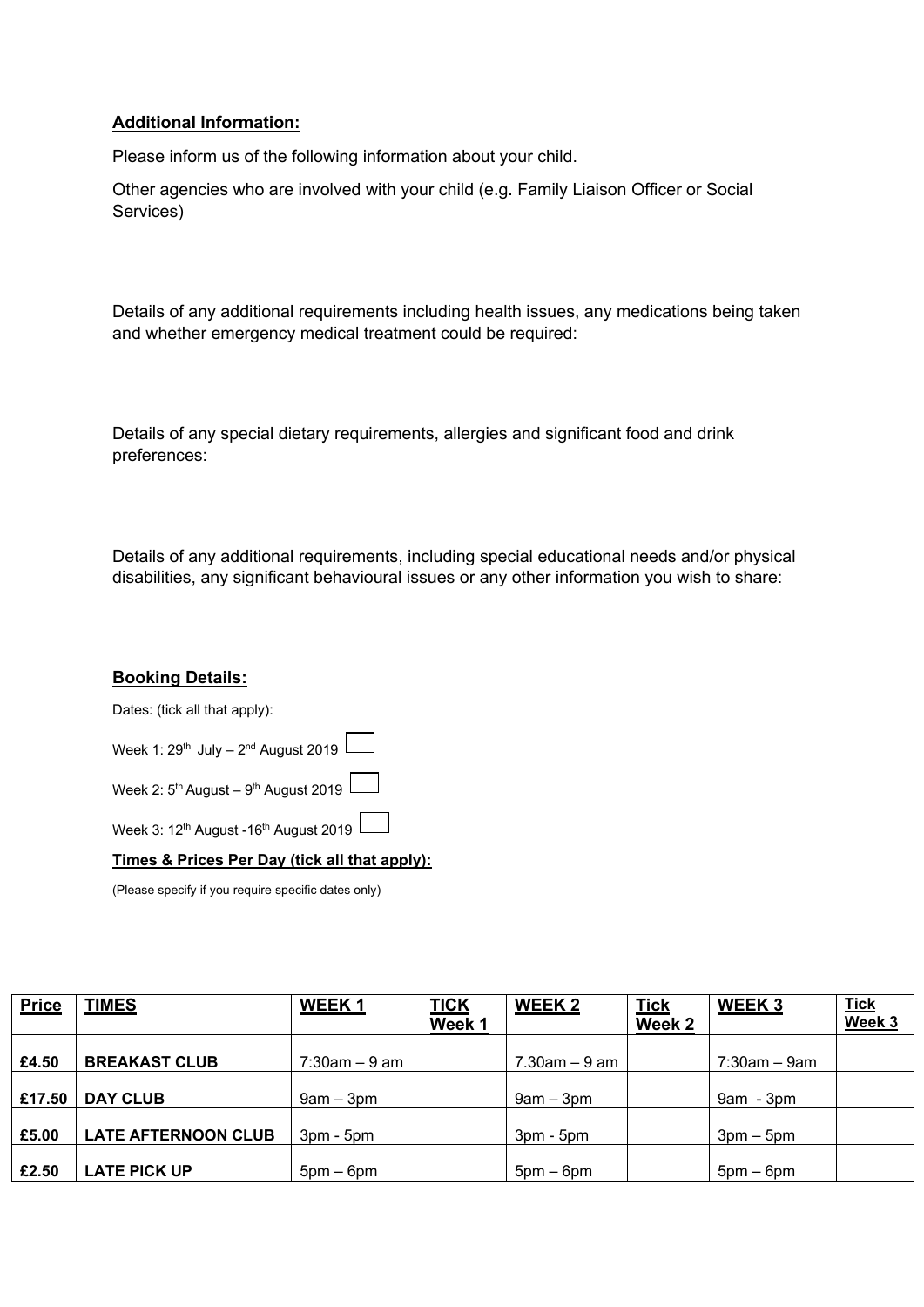## **Consent:**

I give permission for my child's photograph to be taken:

 $Yes: \Box$  No:  $\Box$ 

(Pictures may be used to display on noticeboard, photobooks, scrapbooks)

I give permission for a member of staff to administer an epipen or inhaler if required:

|  | Yes: |  | No: |  |
|--|------|--|-----|--|
|--|------|--|-----|--|

I agree to a member of staff to apply sun cream to my child if required:

| Yes: | No∙ |  |
|------|-----|--|
|      |     |  |

I give permission for my child's details to be shared with other settings that they attend to help provide continuity of care and accurately track my child's learning and development:

|  | Yes' |  | \l∩' |  |
|--|------|--|------|--|
|--|------|--|------|--|

I agree to my child participating in the holiday club and understand the nature of the activities involved. In the event, that I, as parent/guardian, cannot be reached in an emergency when my child is at the holiday club, I agree to medical and dental treatment being given to my child. This may also include the administration of a general anaesthetic or surgical operation in the case of a medical emergency. Any such action will be in accordance with the recommendation of a qualified medical practitioner. I confirm that the details I have given on this form are correct to the best of my knowledge.

Parent/Guardian Name:

Parent/Guardian Signature:

Date:

I DO NOT agree with the medical declaration for the following reasons/medical care plan in place.

Parent/Guardian Name:

Parent/Guardian Signature:

Date:

#### **PAYMENT: WE WILL SEND YOU AN INVOICE VIA EMAIL WITH PAYMENT DETAILS IN DUE COURSE. PAYMENT CAN BE MADE BY CHEQUE OR ONLINE. THANK YOU**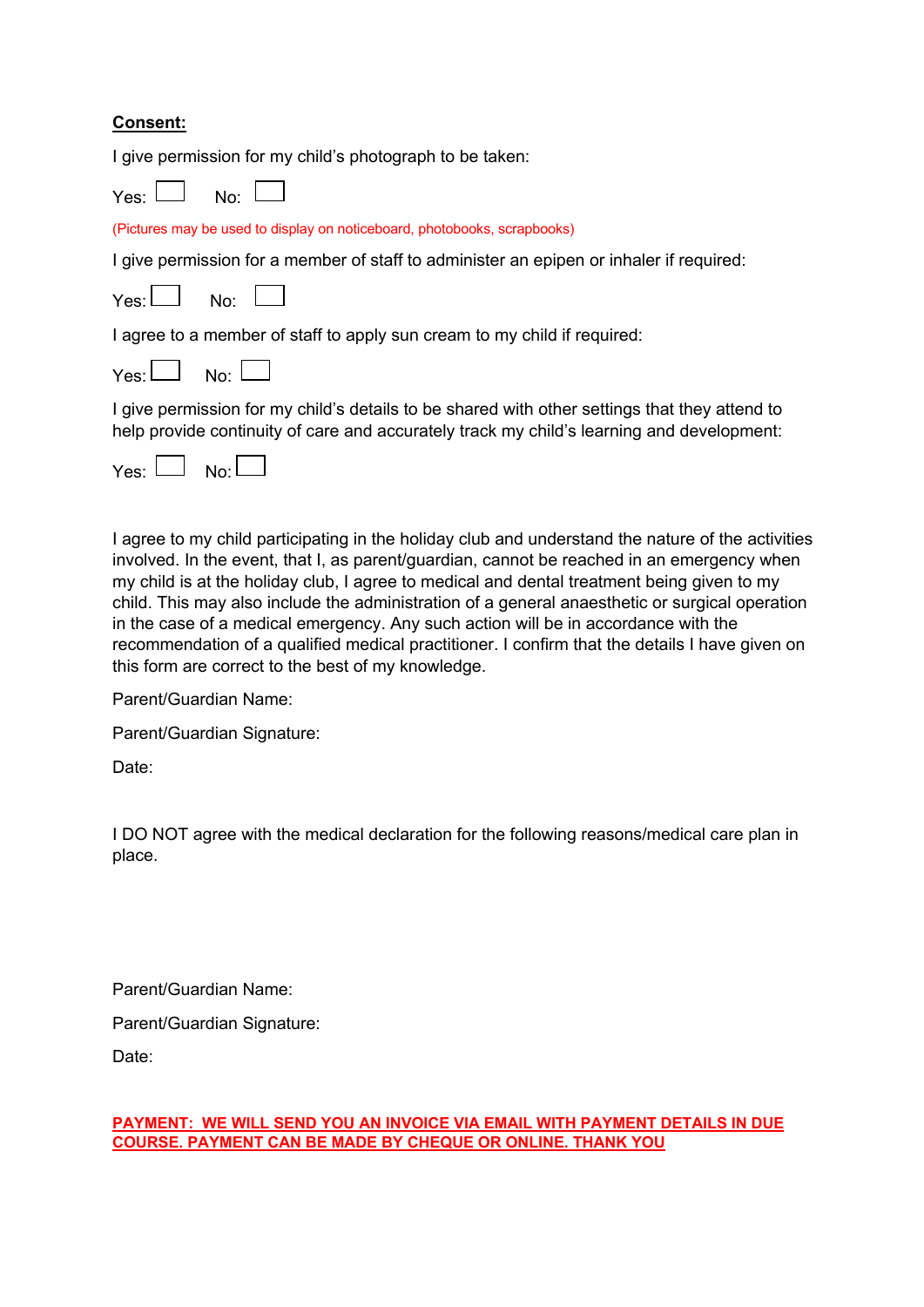# Rainbow Out Of School Clubs Ltd Forest Schools - Consent Form.

| Name:                                              |                                                                                                                                                                                          |  |  |
|----------------------------------------------------|------------------------------------------------------------------------------------------------------------------------------------------------------------------------------------------|--|--|
|                                                    | Emergency Contact Information (Parent / Carer and an alternative emergency contact)                                                                                                      |  |  |
| Name of GP/Doctor/Surgery                          |                                                                                                                                                                                          |  |  |
| My child has the following food allergy/allergies: | If you ticked the final box, we will get in touch with you to get further information.                                                                                                   |  |  |
| $\circ$<br>$\circ$<br>$\circ$                      | My child has never been stung by a wasp/bee.<br>My child has been stung by a wasp/bee and made a normal recovery.<br>My child has been stung by a wasp/bee and had an allergic reaction. |  |  |
| Please tick:                                       |                                                                                                                                                                                          |  |  |
|                                                    | Continue overleaf if necessary<br>As an additional precaution, please tell us in more detail about allergies and insect stings.                                                          |  |  |
|                                                    |                                                                                                                                                                                          |  |  |
| sessions.                                          |                                                                                                                                                                                          |  |  |
|                                                    | Please give details of any medical condition, which might affect outdoor forest school                                                                                                   |  |  |
| <b>Medical Information</b>                         |                                                                                                                                                                                          |  |  |
| Phone Number:                                      | Email:                                                                                                                                                                                   |  |  |
| Postcode:                                          |                                                                                                                                                                                          |  |  |
|                                                    |                                                                                                                                                                                          |  |  |
| Address:                                           | Child's Date of Birth:<br>Setting: Rainbow Out Of School Clubs Limited                                                                                                                   |  |  |
|                                                    |                                                                                                                                                                                          |  |  |

experience in all weathers. The only exception to this is high winds, it not being wise to be under the trees if there is a risk of falling trees or branches.

We recommend that you provide your child with the following, although this is not compulsory , these can be stored at holiday club, if you wish to provide such clothing:

• Wellington boots or spare trainers.